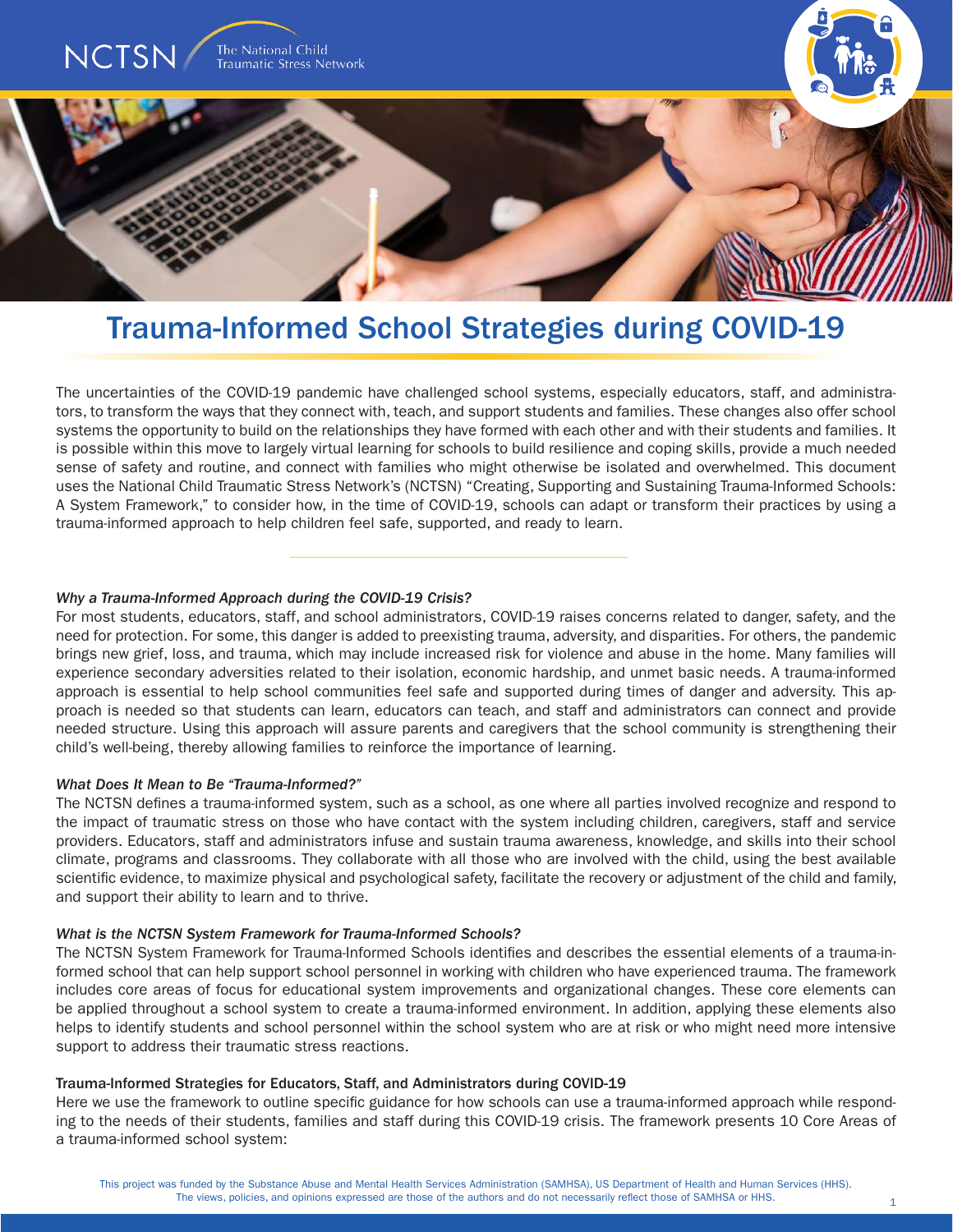# The Physical and Emotional Well-Being of Staff

The COVID-19 crisis has taken a toll on everyone. Teachers and school staff in particular are facing additional professional stress. Many of their methods of practice have changed, and they have had to learn new skills and technology platforms while also assuring that they have the necessary means (including internet access) to shift to working from their homes. Additionally, they likely have their own personal stressors such as having their children and other family members at home, facing economic insecurity, or having concerns for their own health and the health of loved ones. As educators and staff began to connect with their students, they may also have felt concerns about their students. For example, some students may attend sporadically or not at all, may be living in less than conducive conditions, or be unable to connect one-on-one. All of these layered issues have the potential to contribute to anxiety, depression, or symptoms of secondary traumatic stress.

Educators and school staff can consider the following strategies during this time, to help reduce the impact of these stressors:

- **Practice self-compassion: remember that it is best to take care of yourself** before you try to take care of others.
- Take time to check in with yourself to gain insight into any areas where you may be struggling. Once you identify the issues, create a plan to address the issues you can control and work on letting go of the ones you cannot.
- Utilize social supports as needed. Consider planning a virtual coffee break or lunch hour with colleagues or other educators. During these sessions, you might share strategies that are or are not working, talk about what you're cooking or watching on Netflix, and experience a much-needed sense of community.
- $\bullet$  Create a routine that includes getting up at a regular time, then getting ready and dressed for the day, and following a work schedule. Incorporate into your day some physical movement, as well as some breaks to connect with others.
- $\bullet$  Remember that, as adults, we can be the best guides for how our students and children will do. They are watching and listening to us, so when we take care of ourselves, we're modeling how they can take care of themselves, too.



Be safe and follow the latest public health recommendations related to hygiene and protective equipment if you must go to the school or into the community for teaching supplies.

Administrators can consider the following strategies to support the well-being of their staff:

- Prioritize the physical safety of the entire school community when making decisions related to re-opening the school or holding any in-person events.
- Ensure the physical safety of all of your staff by following the latest public health recommendations related to hygiene and protective equipment, minimizing exposure as much as possible. Make sure that any staff on the school grounds or conducting school business are provided with the equipment, policies, and enforcement tools they need to maximize their physical safety.
- Check in with your staff both collectively and individually. Encourage them to take time during the school day to manage their stress and take care of themselves and their families.
- Identify and distribute resources for staff who may need additional screening, assessment, and/or treatment for stress, mental health issues, or secondary traumatic stress symptoms. Many mental health resources are now available via tele-health platforms. Identify a range of resources that you can provide for your staff.
- Consider virtual professional development sessions that promote positive ways to cope with stress, and that help staff to understand the signs of secondary traumatic stress and the ways to prevent and address it. Offer wellness activities and promote routine health care and safety.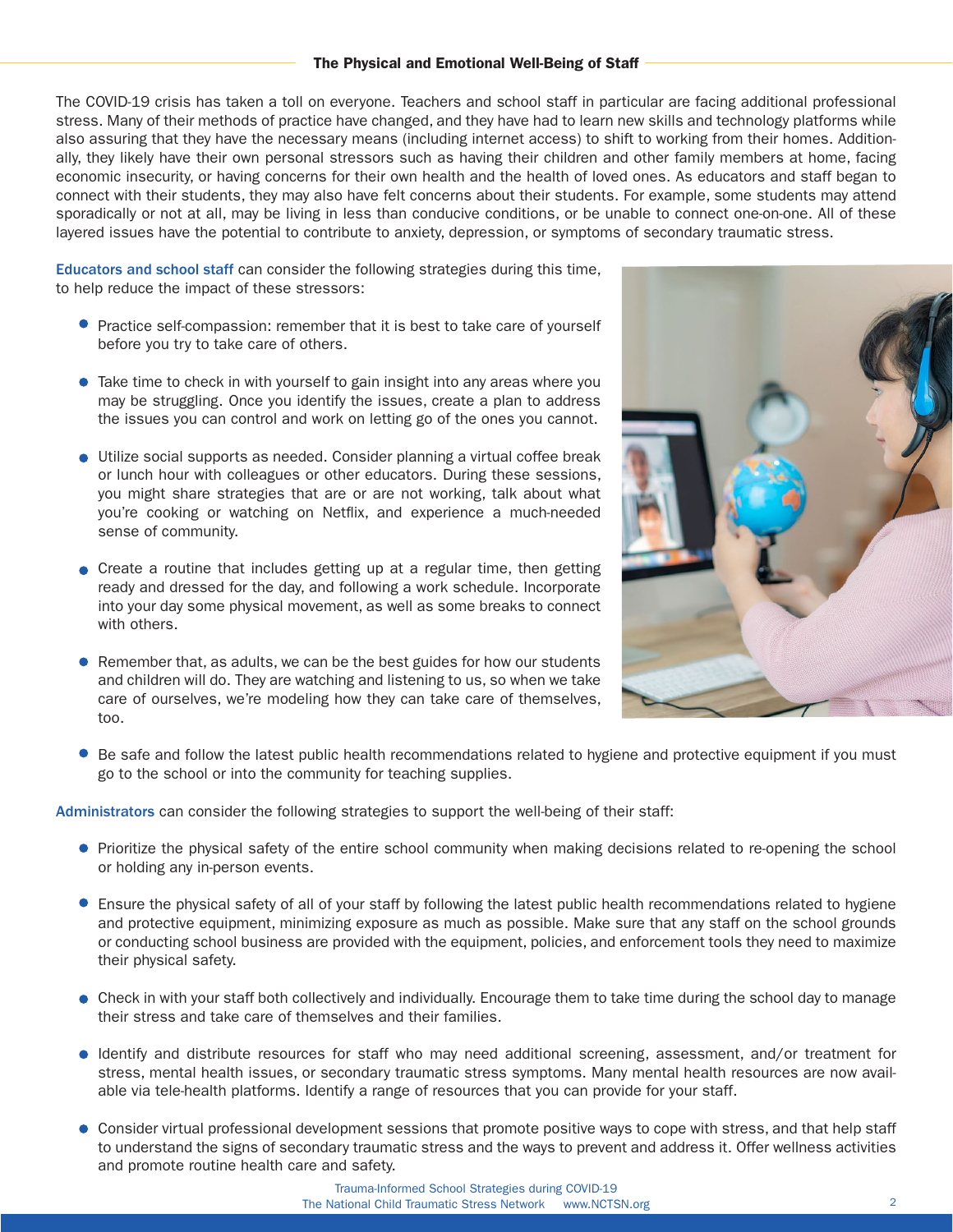- Validate your staff members' concerns about their students. Communicate your district's plan for identifying students who need to be located, for helping families who need internet access or hotspots, and for reaching students who may need additional services during this time. It's important for staff to understand the expectations around their roles in reaching students as well as the limits of their responsibilities, and what other supportive methods and resources are available.
- Create opportunities for staff to connect to one another, through peer check-ins or using professional development time to reflect and process.

# Creating a Trauma-Informed Learning Environment

Schools create trauma-informed learning environments by promoting the wellness of all students, ensuring they feel safe and supported physically, socially, emotionally, and academically. They do this by promoting healthy interactions among students and staff, and teaching social, emotional and self-regulation skills. These skills and interactions are even more essential during this time.

The relationships with educators and staff are often a substantial asset when motivating students to reengage with learning. Educators, staff, and administrators may consider supporting a trauma-informed learning environment by enhancing previously existing relationships with students and families. It is important to acknowledge that families are all in different places with respect to safety, support, and resources to assist with learning, and incorporating activities that strengthen social, emotional and self-regulation skills.

Educators and school staff can consider the following strategies during this time to help create and strengthen a trauma-informed learning environment:

- Establish a routine and maintain clear communication. These are crucial first steps. Then, empathize with the difficulties resulting from routines that have already changed due to current events. Explain that there will likely be future changes to routines, and that you will communicate ahead of time when it is possible to do so.
- Provide information in digestible amounts. Moving to remote learning can make assignments feel more overwhelming and daunting. Present directions in smaller bites when necessary and encourage students to ask clarifying questions.
- **Encourage students to lead the way in sharing what they do and do not un**derstand about their current situation. You can do this by asking open-ended questions, such as, "How are you feeling about not being in school?" Such questions can lead to insight without letting assumptions guide the conversation. Approach students' experiences with curiosity. Aim to clarify misinformation and connect students with other important adults (such as family members) who help them feel safe.
- Show appreciation for students' efforts to complete assignments. Remember that students may be dealing with many different home life situations while trying to maintain their academics. Students may feel embarrassed to share that their personal situation impacts their ability to complete assignments. They may also be feeling vulnerable sharing their home with their classmates online.
- Actively focus on inclusive attitudes during the shift to distance learning. Now, more than ever, students should feel valued and welcomed regardless of their backgrounds or identities.
- Create, and utilize, relational rituals before checking on distance learning assignments with students. For example, students and educators can



share one tough moment, one hopeful moment, or one new lesson they learned about themselves during the day. Participating in these rituals can help educators build and maintain connection despite their physical distance from their students.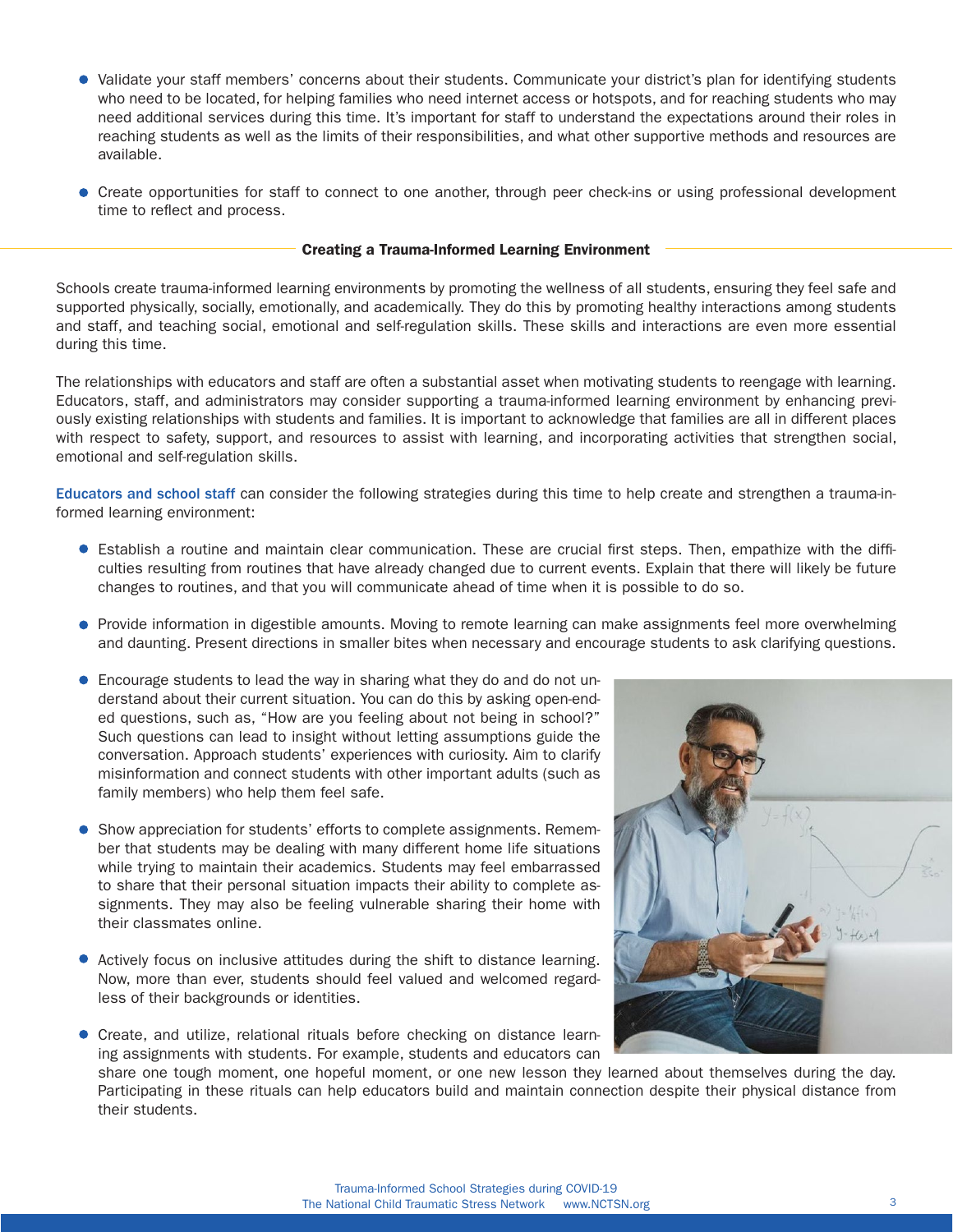- **•** Provide opportunities for students to complete social emotional learning practices and wellness activities that affirm their competence, sense of self-worth, and feelings of safety. These activities can promote self-regulation when students are feeling stressed and provide a healthy sense of control over controllable aspects of an overwhelming situation. Some possible social emotional and wellness practices can include the following:
	- Promote self-awareness by having students review a feelings chart and share how they are feeling. To help them communicate their feelings, encourage the use of a scale, such as, "On a scale of 1 to 10, how bored are you feeling?" or "Are you feeling a little lonely, somewhat lonely, or very lonely?"
	- Hold a [Virtual Community Reflective Circle to Build Connection During COVID-19](https://www.nctsn.org/sites/default/files/resources/fact-sheet/pfdl_recommendations_for_holding_a_virtual_community_circle_to_build_connection_during_covid-19.pdf)
	- Recommend quick mindfulness or self-soothing exercises such as smelling a flower (to practice taking big, deep breaths) or completing four-corner breathing prior to completing the lesson. Four-corner breathing simply involves inhaling deeply and exhaling deeply four times. Students can complete this breathing exercise by standing up and taking one inhalation and one exhalation while facing each of the four corners in a room.
	- Model and normalize a range of emotions by giving students opportunities to express themselves in nonverbal ways. This may include drawing a picture about how their lesson or day is going or showing the most important thing that happened to them that day.
	- Have students complete a virtual or long-distance appreciation or gratitude circle. Encourage students to write one thing they appreciate about classmates. Add your own, and then give each student the appreciations written about them.

Administrators can consider the following strategies during this time to help create and strengthen a trauma-informed learning environment:

- Encourage teachers and staff to focus on socio emotional learning practices in addition to setting academic expectations.
- Share community resources with teachers that support family well-being (e.g., food and housing) and encourage them to share concerns about families with administration.
- Develop and share pandemic plans (now and future) with teachers; create a plan to share with the entire school community upon return to face-to-face learning.
- Allow space for reflecting on what teachers/staff have learned about their students from seeing their home lives during virtual learning sessions.

# Identifying and Assessing Traumatic Stress

Children with identified histories of trauma may be especially vulnerable to the significant changes in schedule, routine and expectations resulting from social distancing, canceled classes, remote learning, and reliance on caregivers for academics. The stressors and conditions of this crisis can place all children at additional risk for trauma and loss. Other students may also be at additional risk during this time, including those students:

- With a history of anxiety;
- Who have had episodes of depression or suicidal ideation;
- **•** With learning and attention disorders;
- With a history of child abuse or domestic violence;
- Whose families may have lost jobs or income;
- With loved ones particularly vulnerable to the COVID-19 virus;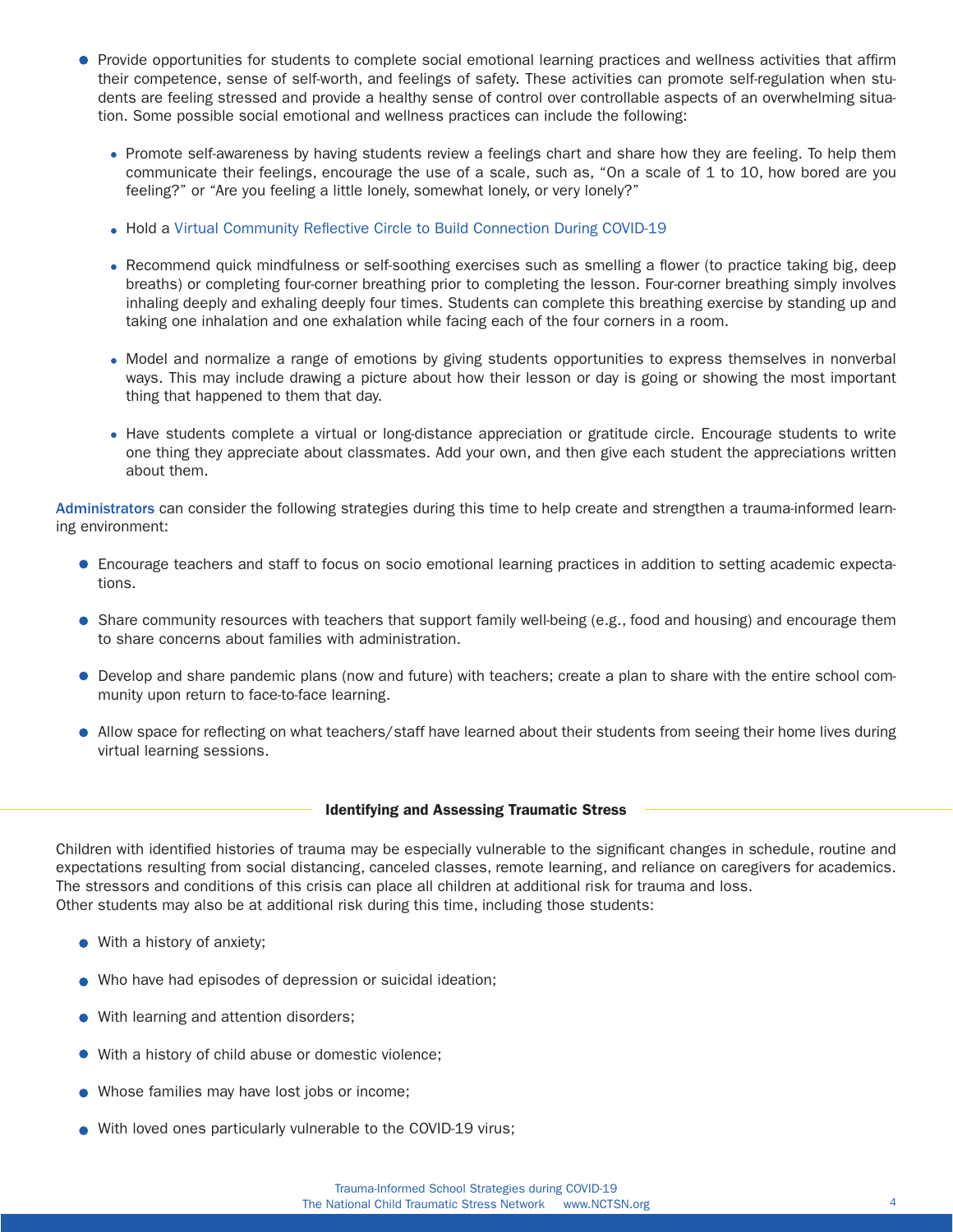- Whose caregivers are healthcare workers, or who work in occupations with potential exposure to the virus;
- Whose parents are divorced, separated, or live in different locations;
- **Experiencing less supervision because of caregivers' work sched**ules.

Educators and school staff can consider the following strategies during this time, to help identify which students might be experiencing traumatic stress and need further intervention during this crisis.

- Use existing knowledge of your students to be aware of who may be at greater risk, and find opportunities for short, individual check-ins to see how they are doing.
- Consider doing an activity such as a reflective circle, to provide an opportunity for students to share their feelings about the crisis.



• Note any changes in students' behavior. For example, is a student acting more tired or listless than normal, or having more difficulty concentrating? Is a child who is usually relatively focused now unable to stay with one train of thought? Does a normally social child seem more withdrawn? These may be normal reactions to the change in environment and the current circumstances, or they may warrant further assessment by a mental health professional.

Administrators can consider the following strategies during this time, to help identify which students might be experiencing traumatic stress and need further intervention during this crisis.

- Consider working with school mental health and/or community partners with expertise in trauma to explore ways to identify students who may be experiencing mental health and trauma symptoms associated with the COVID-19.
- In your regular communication with families, it may be useful to normalize the stress and mention ways that mental health professionals can help children or caregivers to cope with that stress. List symptoms that children and families could be experiencing and provide mental health resources.
- Ensure that all staff have been trained to identify reactions of trauma and mental health, and know the procedures for linking a student to additional supports. You may partner with an NCTSN site or local community mental health center with expertise in trauma.

# Addressing and Treating Traumatic Stress

Educators are in the unique position of being one of the few, or perhaps only, adults outside of a household to "see" children during this crisis. Of course, teachers cannot be expected to be mental health professionals. But they can use their relationships with their students and their access to them during this time to connect, listen, and help link families to additional services if they suspect that a student is experiencing serious depression, anxiety, or trauma symptoms. Even with remote interactions, educators can provide extra support to these students, and school administrators can support this.

Educators and school staff can consider the following strategies during this time, to help students and families address trauma and mental health symptoms:

- Set up individual conferences via computer or phone to check in with students and ask about their safety and worries.
- If you have developed successful classroom strategies to help a student cope with symptoms at school, consider sharing those strategies with caregivers to help the student have more success while learning at home.
- Talk with the school mental health professionals to better understand how to connect students and families with them when necessary. Ask for consultation about any worries you may have about any particular student.

Administrators can consider the following strategies during this time, to support students and families who may be experiencing trauma and mental health symptoms: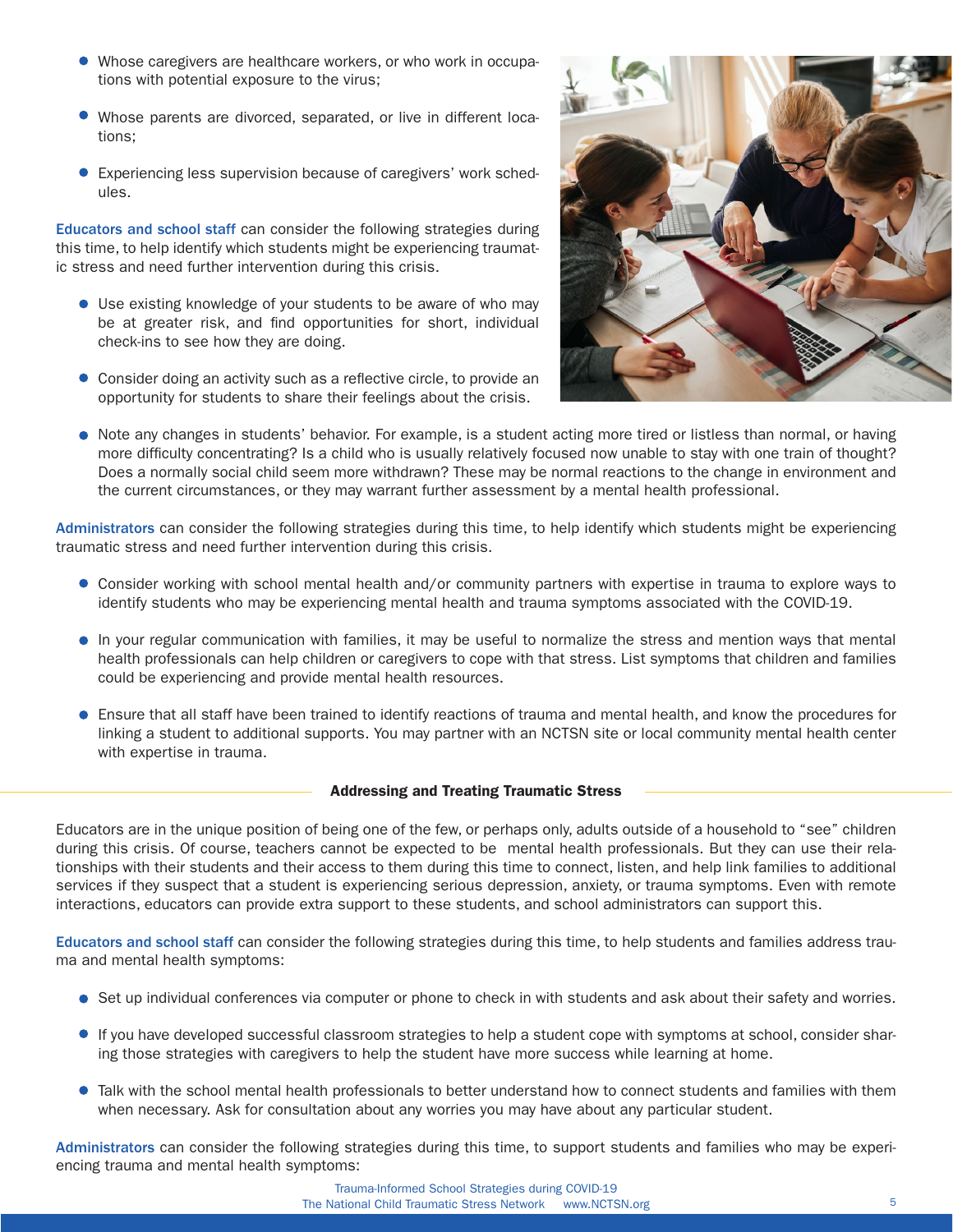- Work with your school mental health staff to develop a list of mental health resources that families can access from their homes. This list should include a suicide hotline, disaster distress hotline, domestic violence hotline, school mental health staff available by phone or video, and community mental health resources. This list can be distributed to families as well as to educators and school staff.
- Consider offering a virtual professional development in-service that includes some strategies that educators and school staff can use to identify and connect to students and families who appear to be struggling during this time. Ensure that staff understand how a family can access the available resources.
- Develop a partnership with a local mental health agency with some expertise in trauma. People from this agency could offer professional development related to trauma and mental health, be available to students, families, and staff who may need additional support, and help navigate difficult decisions related to issues such as child abuse reporting or suicide assessments.
- Establish routine virtual "hallway check-ins" where staff can check-in with other staff related to student concerns.

# Trauma Education and Awareness

The stress, uncertainty, and difficult circumstances created by the threat of COVID-19 are difficult for families. When people are facing stress and difficult life circumstances, it can particularly affect three areas: a sense of safety, feelings of connectedness, and feelings of hope. A sense of safety is the belief that an individual's needs—and the needs of those they care about—will be met. It is a belief that one will be protected from harm. For the many families that are experiencing or will experience significant income loss, this crisis may also mean food insecurity or an inability to pay rent and bills. And all of these are losses can severely damage a child's sense of safety. Connectedness refers to having relationships with others who make one feel understood and supported. Since social distancing has been instituted and most public places have been closed, educators have become primary contacts and have been quite creative in helping students feel connected. Finally, hope is the expectation that everything will work out and the feeling that things will be all right. Right now, many people may be feeling discouraged, hopeless, or angry. Schools can play a key role in educating students and families about the impact of safety, connectedness, and hope during these times and offering skills and resources to help.

Educators and school staff can consider the following strategies during this time, to help students and families strengthen their sense of safety, connectedness, and hope:

- Reach out, provide space, and encourage students to connect with educators or other trusted adults or counselors to talk about their safety concerns. Offer students a way to connect privately if there is something that they need help with or are worried about.
- **Encourage students to talk to friends or family members on the phone or via** video chat.
- Suggest that families maintain as much of a regular routine as possible, and plan family activities such as going for walks or hikes or playing board or video games together. Make time to ask students about something fun they are doing right now.
- Greet students by name and create a touch-free or virtual routine (similar to a handshake, a hug or a high five) to invite connection, either online or at meal pick-up.
- Consider putting students together in small groups to work on projects or activities online or by phone. Solving virtual puzzles or doing online scavenger hunts are good examples.
- Have students contact a person in their family or community that they respect and ask that person how they stayed hopeful in troubled times, then ask the student to share what they learned.



- Teach about other historical times of crisis, including how these ended and how communities rebounded.
- **Encourage students to get fresh air and to move when possible.**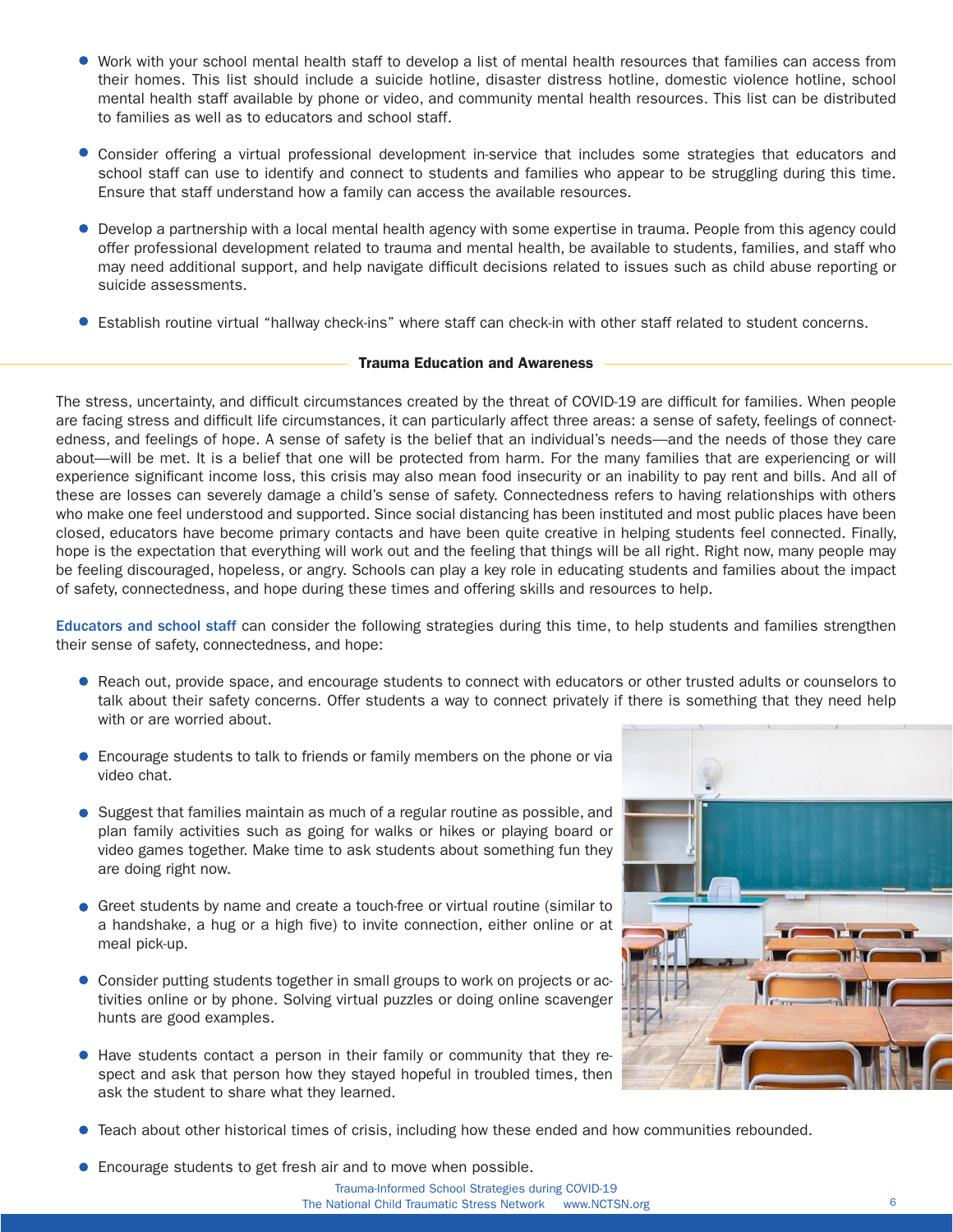- Share some of the many stories of hope and helping that have come out of this current crisis.
- Share a positive affirmation or a student's strength—it can go a long way right now.
- Let students know that people find help in different ways, including through spiritual beliefs and practices, and encourage students to discuss things that bring them hope.
- Engage students and families in creating rituals and celebrations for the end of the school year.

Administrators can consider the following strategies during this time, to help students and families strengthen their sense of safety, connectedness, and hope:

- Utilize community partnerships and enlist the services of telecommunication companies to help ensure that all students have access to the internet and to a device where they can connect to their classroom.
- **Communicate the importance of safety, connectedness, and hope to the** district's educators, staff, and families, and share strategies they can employ to strengthen these areas.
- Consider these three areas for school staff, and allow opportunities for them to suggest ways that the school and district can help to increase their own sense of safety, connectedness, and hope during this crisis.
- Consider hosting staff meet-ups or coffee breaks, and supporting ways for different groups of staff and educators to meet in small groups.
- **•** Provide opportunities for staff to share gratitude about others, their experiences at home, or any other relevant experiences that may spark hope in others.



Engage teachers, staff, and community members in planning for the future, including returning to school in the fall and commemorating milestones, such as graduation or changing schools.

### Partnerships with Students and Families

Validated data have already shown that when parents partner with schools, students have better health and academic outcomes. [\(https://www.cdc.gov/healthyyouth/protective/parent\\_engagement.htm\)](https://www.cdc.gov/healthyyouth/protective/parent_engagement.htm) During these uncertain times partnering with students and families is even more essential. Each student's physical environment, access to technology and other learning tools, and availability of essential needs such as food is unique. So, in order for any learning and enhanced well-being to occur, caregivers and schools must partner in order to determine and meet the needs of each. Families can also provide support for schools. Parents are taking on tasks formerly performed by school staff, and may have access to resources or skills that could benefit the school. For partnership to thrive in these times, there must be: frequent and clear communication, mutual assistance, and an understanding that the school, its staff, its families, and its students, are all in this together and doing their best. This spirit of partnership can be reinforced through communication of clear, shared goals related to the well-being of the entire community during this time.

Educators and school staff can consider the following strategies for partnering with families to enhance the learning and overall well-being of students and their families:

- Share information with caregivers about how kids might respond to stress, including how stress might play out by age group.
- Emphasize that families need to give themselves some space when emotions run high, and model how to regulate emotions to help children cope.
- Remind families that children become regulated through connection with a calm and regulated person. As a child's anxiety increases, their thinking, learning brain becomes less engaged and their behavior and emotions are difficult to control and manage.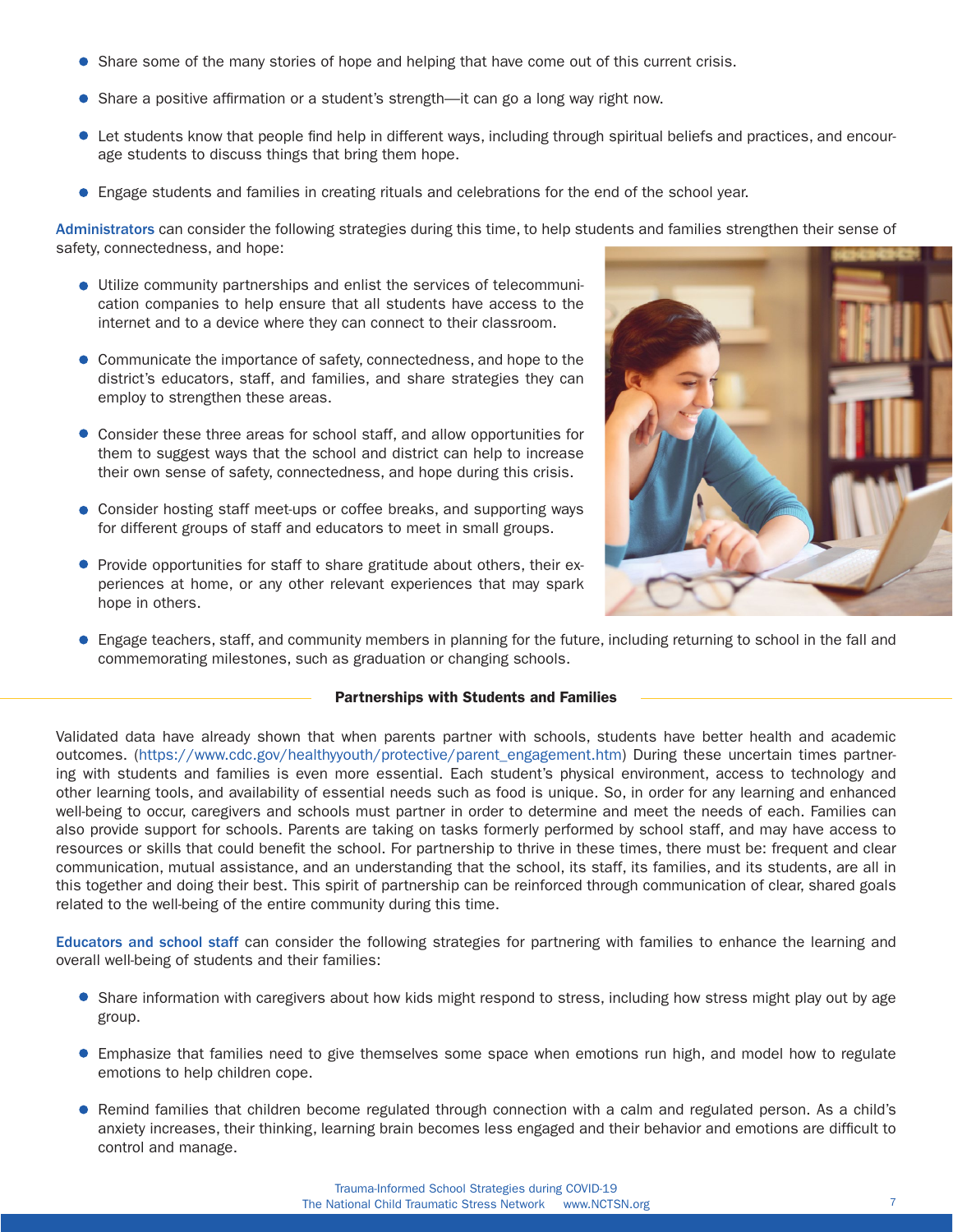- Encourage families to counter expressions of loss ("I miss soccer," etc.) with feelings of hope ("Let's look for the helpers"; "Would you like to help your classmates collect money for the food bank?").
- Reach out to families and students to determine what methods of communication are most helpful for them and at what time. When checking in, discuss what kinds of supports are typically offered to support their student's academic learning as well as regulation when at school. Consider offering virtual office hours for students and caregivers.
- Remember that it may have been a long time since caregivers were in school. Consider creating clear daily lists of work for students, with easy-to-follow instructions. Caregivers are not familiar with the jargon and acronyms that normally used with students and colleagues, so try to keep instructions jargon-free.
- Ask caregivers to partner with you. Encourage them to contact you with their needs and special circumstances so that you can develop any work-around that might accommodate their work schedules or home situations.
- Caregivers can also be tremendous resources as we all are adjusting to this pandemic. Share your needs with them and ask for suggestions, resources for yourself or for less-resourced families, or ideas for learning activities or websites that could be shared with the class. Those who are able to contribute ideas or resources will feel valued by the exchange.
- Suggest that families develop life skills such as cooking or gardening, as alternate learning options to promote feelings of control over themselves and their environment as well as feelings of competence and self worth. Perhaps give students opportunities to share these life skills they are learning at home with others in their class too.
- Express gratitude and humility to families for inviting educators to "enter their home.

Administrators can consider the following strategies for partnering with families to enhance the learning and overall well-being of students and their families:

- Send and reinforce the message that schools and families "are in this together." This can be reinforced by a school's efforts to continue to feed students and families in need, make learning materials available, and increase access to technology.
- Make the most of this unique opportunity to forge new bonds with families who may not have partnered with schools in the past. This is an opportunity for caregivers to see that the school cares about the well-being of their child, and for the school to appreciate the efforts of caregivers to reinforce academic goals. Schools will have greater insight into their students' home lives, and caregivers will better understand the daily work that schools do to educate their child.
- **Be flexible and understanding if families have difficulties meeting the requests of schools related to their child's ed**ucation. Consider holding a virtual town hall and provide other opportunities for families to provide input into what is working and what is challenging for them at this time.
- Consider surveying families to better determine how they are doing, what their needs are, and how schools can support them as they support their child achieve their educational goals.
- Seek and utilize input from a wide range of families on important COVID-19-related decisions such as when and how to re-open a school and with what precautions, how to honor important milestones usually celebrated in school, and to help meet the needs of families in the school community. This might be done through virtual town halls or in smaller (virtual) focus-groups.

## Cultural Responsiveness

A whole-child approach is important during normal times, but it's imperative during a crisis. A whole child approach reflects a school's willingness to take into account the culture and context that shapes the child and how that context impacts the child's response to the academic environment. This becomes particularly important during times of crisis. We know that students' and their families' stress responses are influenced by past life experiences, prior interactions with systems that are intended to support and protect such as schools and healthcare settings, and their expectations based on their cultural backgrounds. When schools are able to be responsive to this context during crises, it enables students and families to respond to stress with trust for the school system and more control that leads to better decisions. However, when schools fail to recognize the role of culture in shaping student and family responses, unintended consequences can result from well-intentioned actions and become blind spots leading to distrust between students and the schools.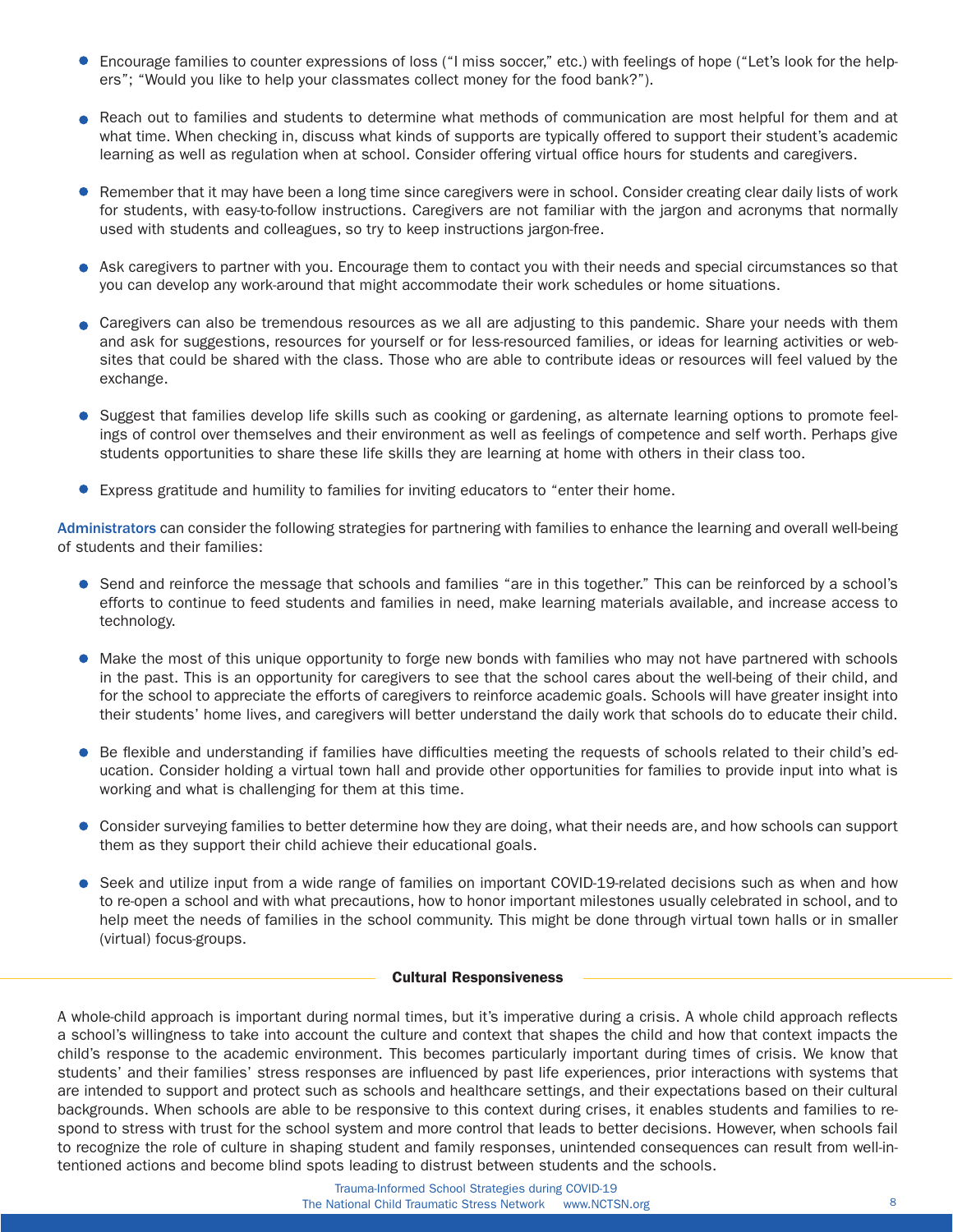A key to effectively engaging culturally-responsive approaches is to approach student and family interactions with compassion and curiosity instead of judgment. Even when cultural misunderstandings and mistakes occur during interactions, students and families who feel teachers and the school system are acting with compassion are more likely to trust the intentions of educators and work collaboratively to create the best academic experience during a crisis.

Educators and school staff can consider the following best practice strategies during crisis and actively avoid blind spots that can undermine these best practices:

- **Best Practice:** Learn what your students feel is most stressful and most helpful during the crisis by inviting them to share how their families and communities are dealing with the crisis.
	- Blind Spot: Don't assume student behavior during the crisis reflects how they feel about the class materials or themselves. This may miss how their behaviors are affected by stress and sources of help that are connected to their family or community.



- Best Practice: Believe students' stories about family members and others in their community who did not receive hospital services or who have minimal access to technology to engage in school. Communicate empathy and concern when these stories are shared.
	- Blind Spot: Avoid minimizing students' experience by trying to convince them that they are misreading the situation. Also, avoid encouraging them to focus only on the positive; instead, acknowledge inequities or biases that may exist for their families or communities.
- Best Practice: Actively seek out resilient behavior from students and reframe cultural responses to stress in an attempt to understand how it serves a purpose for managing crises or thriving after crises.
	- Blind Spot: Avoid assumptions that responses to stress can only happen one way. Do not assume, when the student and family are not responding in the way that you feel is best, that their response is wrong.

Administrators can consider the following best practices to support staff, students, and families, while avoiding these common blind spots.

- **Best Practice:** Provide support and guidance for staff to engage conversations about how race, gender, socio-economic status and other important identities are sources of both stress and strength for the student during the crisis. Similarly, remain aware of how these social identities impact levels of stress and hopefulness among staff.
	- Avoid dissuading staff from receiving consultation about topics related to social identity because of fears that this might lead to staff or administration discomfort. Actively share with staff how these experiences may impact students and their families.
- **Best Practice:** Encourage staff to ask colleagues, students, and their families how to make the virtual classroom more welcoming to students and their families during the crisis.
	- Blind Spot: Avoid creating a virtual workplace environment for staff that promotes assumptions about students and their families' experiences without checking in to see whether the classroom environment is helping students feel safer and more trusting of the school.
- **Best Practice:** Actively seek to address inequities experienced by students of color within the school and healthcare system by encouraging staff to act as advocates for students' needs and to become particularly attuned to the most vulnerable student needs.
	- Blind Spot: Resist the desire to "treat all students the same." Different students have different needs and when we don't acknowledge these unique needs, we risk more significant harm to our most vulnerable students.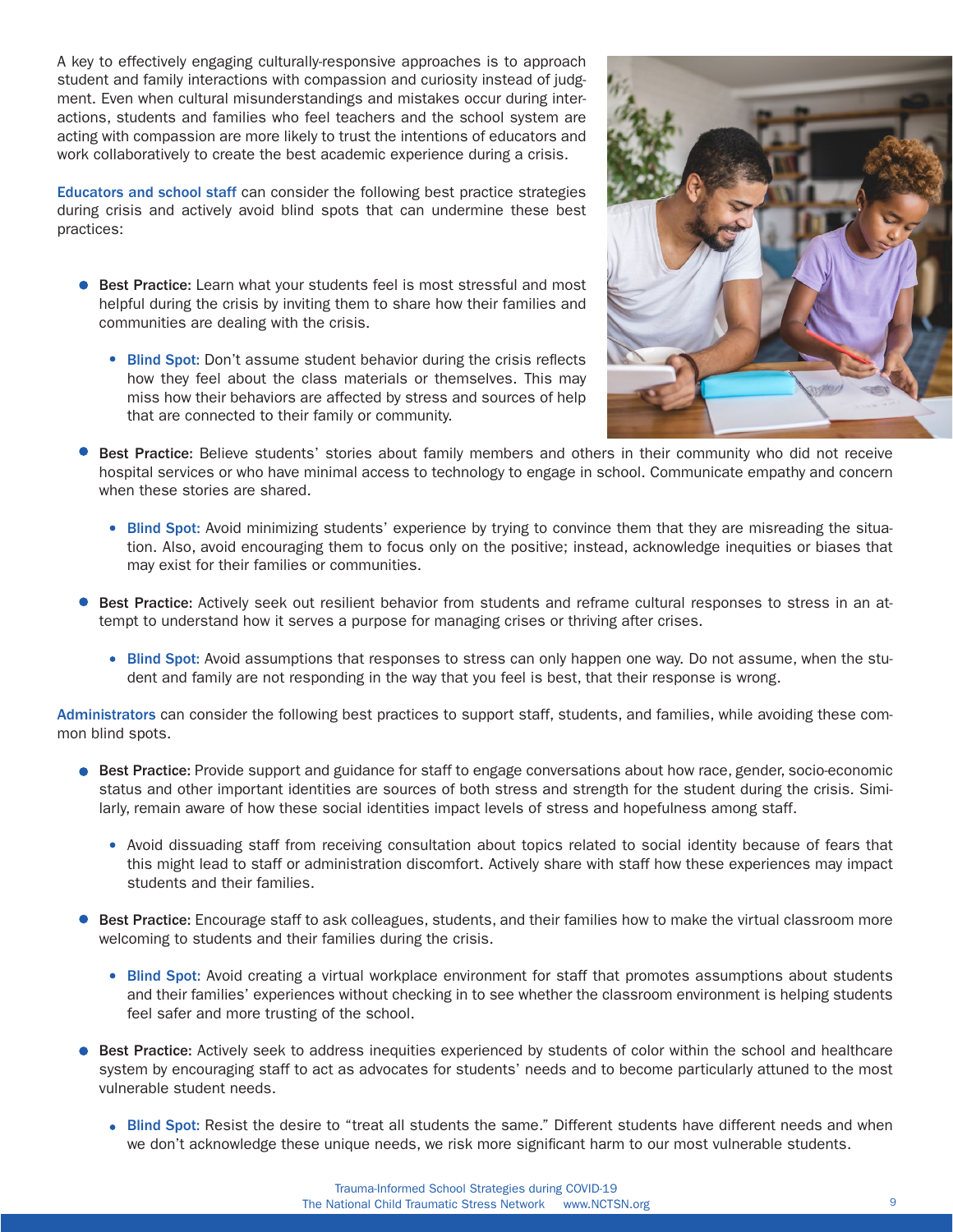## Emergency Management/Crisis Response

We know that when staff and students return to school they will have been through an unprecedented mental health challenge and will have ongoing concerns about their physical and psychological safety. It is important for school administrators, teachers, and support staff to create and communicate the school's plan for dealing with the COVID-19 crisis now and in the future. Schools should partner with staff, families, and older students to create this plan, and should hold ongoing meetings and discussions around what the new normal will look like when students return to school. While it is difficult to know for sure how students will respond to the many stressors they are experiencing, we can anticipate and prepare for a myriad of potential losses including: (1) grief and loss related to death of a loved one as a result of COVID-19; (2) grief and loss related to staff and/or students changing schools for a variety of reasons; and (3) grief and loss over the suspension of many smaller yet important rituals, routines, markers and milestones in their daily lives. We can create a much-needed sense of security and safety for everyone in the school community by: following a well-constructed and clearly communicated plan for returning to school; dealing with ongoing challenges; ensuring that all students have opportunities to learn; and communicating how future crises and needs for closure will be handled.

Educators and school staff can consider the following strategies during this time, to help prepare students and families to return to school in the fall:

- Know what healthy grief looks like and find ways to support your students' feelings.
- Give your students permission to feel their feelings and provide safe opportunities for them to share their feelings and loss experiences related to their COVID-19 experience.
- Create and enhance ways to foster community among students and between you and your students.
- Plan for ways to celebrate accomplishments both while you are meeting virtually and when you come together again in the future.
- Communicate the school's emergency response plan to students and families in developmentally appropriate language. Ensure that they understand the plan for reopening, how students' physical and psychological health will be maintained, and how any future needs for closures and remote learning will be handled.

Administrators can consider the following strategies during this time, to help prepare students and families to return to school in the fall:

- Reinforce confidence in your staff by reminding them that they are valued, and that they have the strength, knowledge and skills to get through this.
- Create a plan for reopening schools that incorporates necessary adjustments to accommodate both physical and psychological safety of the school community.
- **•** Ensure that the school's response plan:
	- Includes educational opportunities for all students during this time, by considering accommodations for students with Individualized Education Plans and/or 504 plans. Those plans may include providing services over the summer.
	- Considers ways to celebrate the end of one academic year before starting the next, especially if the transition to remote learning was sudden.
	- Allows for students to spend at least a day in their former classrooms, so that they may celebrate accomplishments, honor the work they have done in this new way, and more smoothly transition to their next grade level.
	- Addresses how to maintain alternate educational programming if returning in the fall isn't possible or if some students have to remain at home due to compromised immune systems or other risk factors.
	- Adjusts leave policies to allow staff to stay at home due to sick family members, and supports staff who may have been exposed at work and now have to stay at home.
- **Provide clear, concise, accurate and timely communication to the entire school community; this increases predictability,** a sense of control and feelings of safety for others.
- Give staff timely updates on reopening campuses, and alternatively, what policies are being put into place if it is necessary to continue working from home.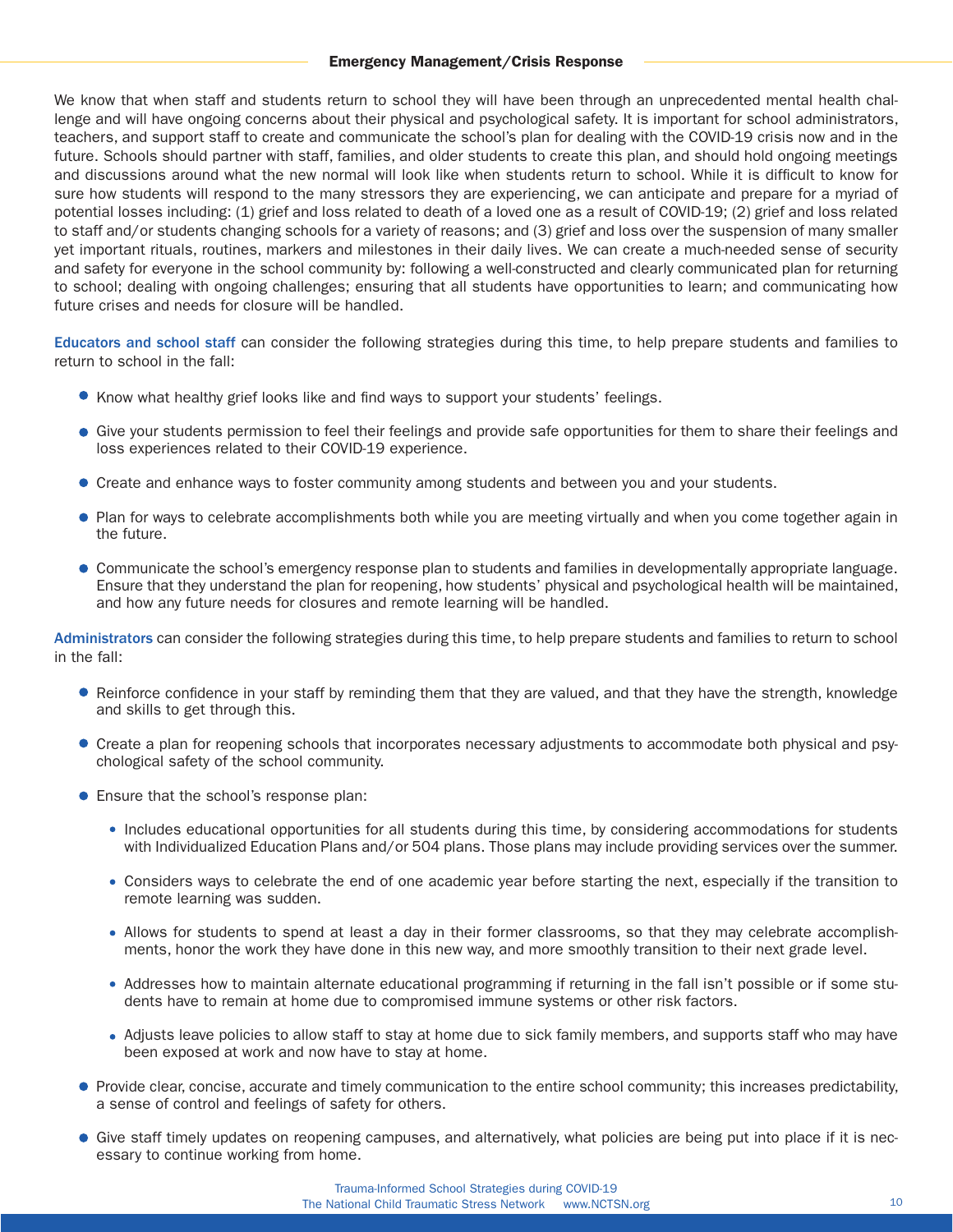A trauma-informed approach when administering discipline requires that the impact of traumatic life experiences on students' behavior and home life be considered. For all students, the COVID-19 crisis has created a sense of danger and uncertainty that can influence their behavior in different ways. During this time, connection and relationship should take priority over discipline.

Students who have trauma histories, as well as those who are experiencing high levels of stress caused by the COVID-19 crisis, might be less likely to engage in opportunities for remote learning. Approaching these opportunities from a frame of punishment—prioritizing rules and consequences for prohibited behavior—might discourage them even further. Educators can create a safe and welcoming experience for all students by providing consistency and structure, praising students for participation, and modeling a calm and nonjudgmental approach.

During this time, it is also important to reach out to those students who were having disciplinary issues prior to the pandemic. Students who have ongoing difficulties regulating their emotions and behavior might require more support to engage in remote learning during this time and to make the transition back to school in the fall.

Educators and school staff can consider the following strategies to promote a safe and respectful remote learning environment for all students:

- Spend time talking with students about what is needed to create a safe learning environment. Let students take the lead, and consider issues such as comfort using video, ground rules for interacting online, etc.
- Allow relationships and well-being to take priority right now. While it is important to hold high expectations for academic work and appropriate behavior, students will fare best if they know their teachers care about their overall well-being. Address academic and behavioral issues with empathy and support.
- Address disciplinary issues outside of group and class meetings whenever possible, through one-on-one contacts with students.

Reach out to students who typically have behavioral issues at school, to ensure they are connecting with remote op-**•** portunities.

Adapt restorative justice practices that have been used in the classroom to repair situations and relationships harmed by students' behavior. It is more important than ever for every student to be able to trust and seek appropriate social support from one another during this time, and this might require intervention and mediation by school staff when students lack needed communication and problem solving skills.

Administrators can consider the following strategies during this time, as they balance discipline and accountability with a trauma-informed approach during this crisis:

- Consider how decisions about remote learning requirements will affect students who have experienced trauma, as well as those whose families are hard hit by COVID-19.
- Establish consequences that are non-punitive and aim to support students in learning new behavioral skills, or at least provide clear pathways for appeal. Consider students' life experiences and the potential for re-traumatization when applying consequences.
- Offer supportive services to students who require frequent disciplinary actions, to address underlying causes of their behavior. Ensure that COVID-19-specific challenges are considered, including the family's economic and healthcare situation.
- **Provide opportunities for teachers to come together virtually and talk openly, in a confidential space, about their most** challenging students—to brainstorm strategies that will work during this time and lay the groundwork for a successful return to school.

# Cross-System Collaboration and Community Partnerships

One of the most important ways for school staff and administrators to provide a trauma-informed response to COVID-19 is through active community collaboration. In order to better address the needs of students and families, it will be important for each community to consider the level of collaboration between schools and other child and family serving systems or agencies (e.g., health, mental health, child welfare, shelters, food banks, other supportive non-profits) to determine what creative and relevant supports can be put into place. This is especially important, since it may be difficult for families to ac